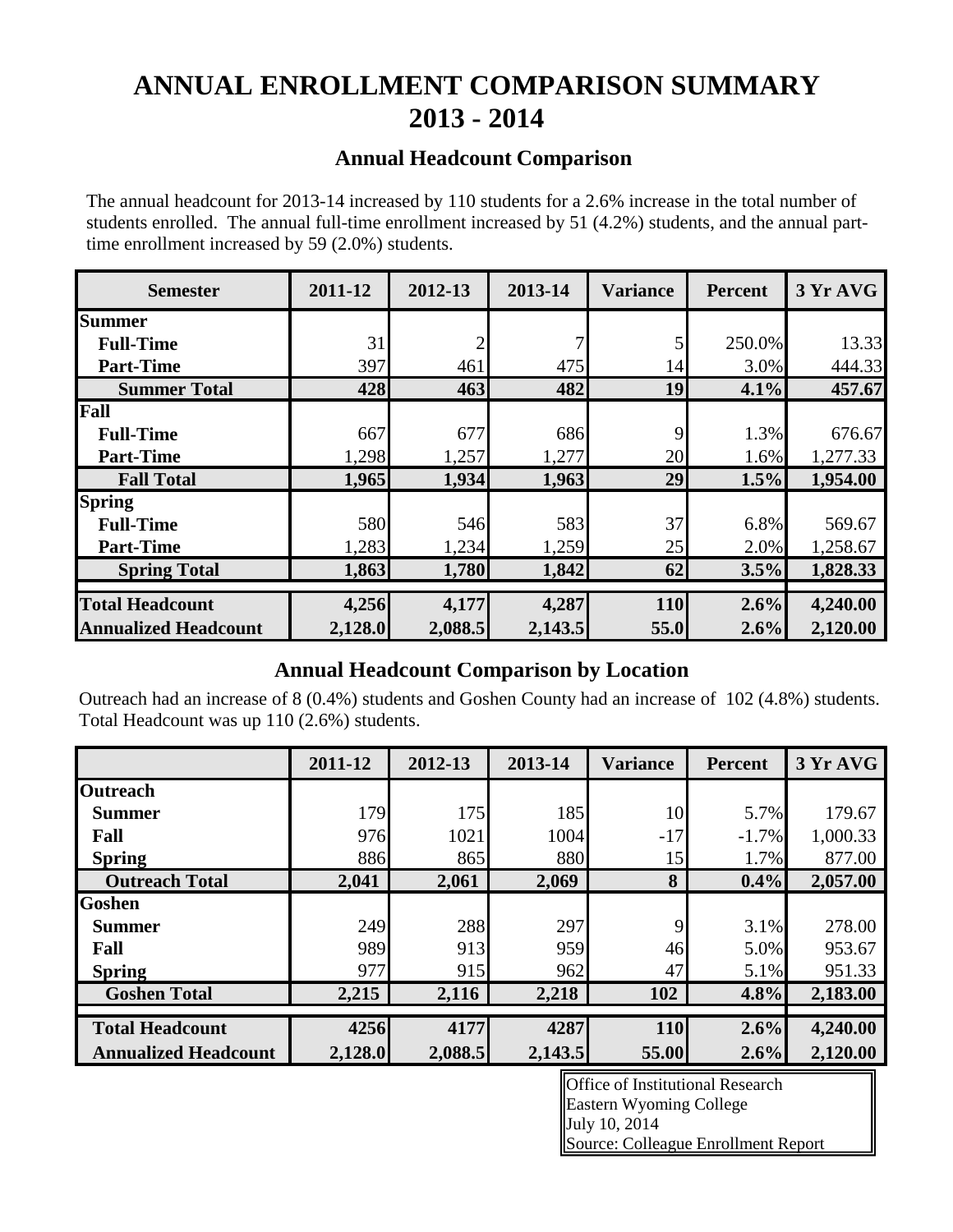## **Annual FTE Comparison By Semester**

The annualized FTE for 2013-14 increased by 54.56 (4.2%) FTE.

| <b>Semester</b>       | 2011-12  | 2012-13  | 2013-14  | <b>Variance</b> | <b>Percent</b> | 3 Yr AVG |
|-----------------------|----------|----------|----------|-----------------|----------------|----------|
| <b>Summer</b>         | 133.08   | 111.08   | 125.33   | 14.25           | 12.8%          | 123.16   |
| Fall                  | 1,325.58 | 1,335.25 | 1,381.04 | 45.79           | 3.4%           | 1,347.29 |
| <b>Spring</b>         | 1,164.42 | 1,145.71 | 1,194.79 | 49.08           | 4.3%           | 1,168.31 |
| <b>Total FTE</b>      | 2,623.08 | 2,592.04 | 2,701.16 | 109.12          | 4.2%           | 2,638.76 |
| <b>Annualized FTE</b> | 1,311.54 | 1,296.02 | 1,350.58 | 54.56           | 4.2%           | 1,319.38 |

# **Annual FTE Comparison By Location**

Goshen County had an increase of 129.33 (8.9%) FTE, and Outreach had a decrease of 20.72 (1.8%) FTE. Outreach represented 41.2% of total FTE.

|                       | 2011-12  | 2012-13  | 2013-14  | <b>Variance</b> | Percent  | 3 Yr AVG |
|-----------------------|----------|----------|----------|-----------------|----------|----------|
| <b>Outreach</b>       |          |          |          |                 |          |          |
| <b>Summer</b>         | 76.08    | 50.42    | 57.99    | 7.57            | 15.0%    | 61.50    |
| Fall                  | 553.75   | 606.42   | 578.37   | $-28.05$        | $-4.6%$  | 579.51   |
| <b>Spring</b>         | 481.92   | 475.99   | 475.75   | $-0.24$         | $-0.1\%$ | 477.89   |
| <b>Outreach Total</b> | 1111.75  | 1132.83  | 1112.11  | $-20.72$        | $-1.8%$  | 1,118.90 |
| Goshen                |          |          |          |                 |          |          |
| <b>Summer</b>         | 57.00    | 60.67    | 67.34    | 6.67            | 11.0%    | 61.67    |
| Fall                  | 771.83   | 728.83   | 802.08   | 73.25           | 10.1%    | 767.58   |
| <b>Spring</b>         | 682.50   | 669.63   | 719.04   | 49.41           | 7.4%     | 690.39   |
| <b>Goshen Total</b>   | 1,511.33 | 1,459.13 | 1,588.46 | 129.33          | 8.9%     | 1,519.64 |
|                       |          |          |          |                 |          |          |
| <b>Total FTE</b>      | 2,623.08 | 2,591.96 | 2,700.57 | 108.61          | 4.2%     | 2,638.54 |
| <b>Annualized FTE</b> | 1,311.54 | 1,295.98 | 1,350.29 | 54.31           | 4.2%     | 1,319.27 |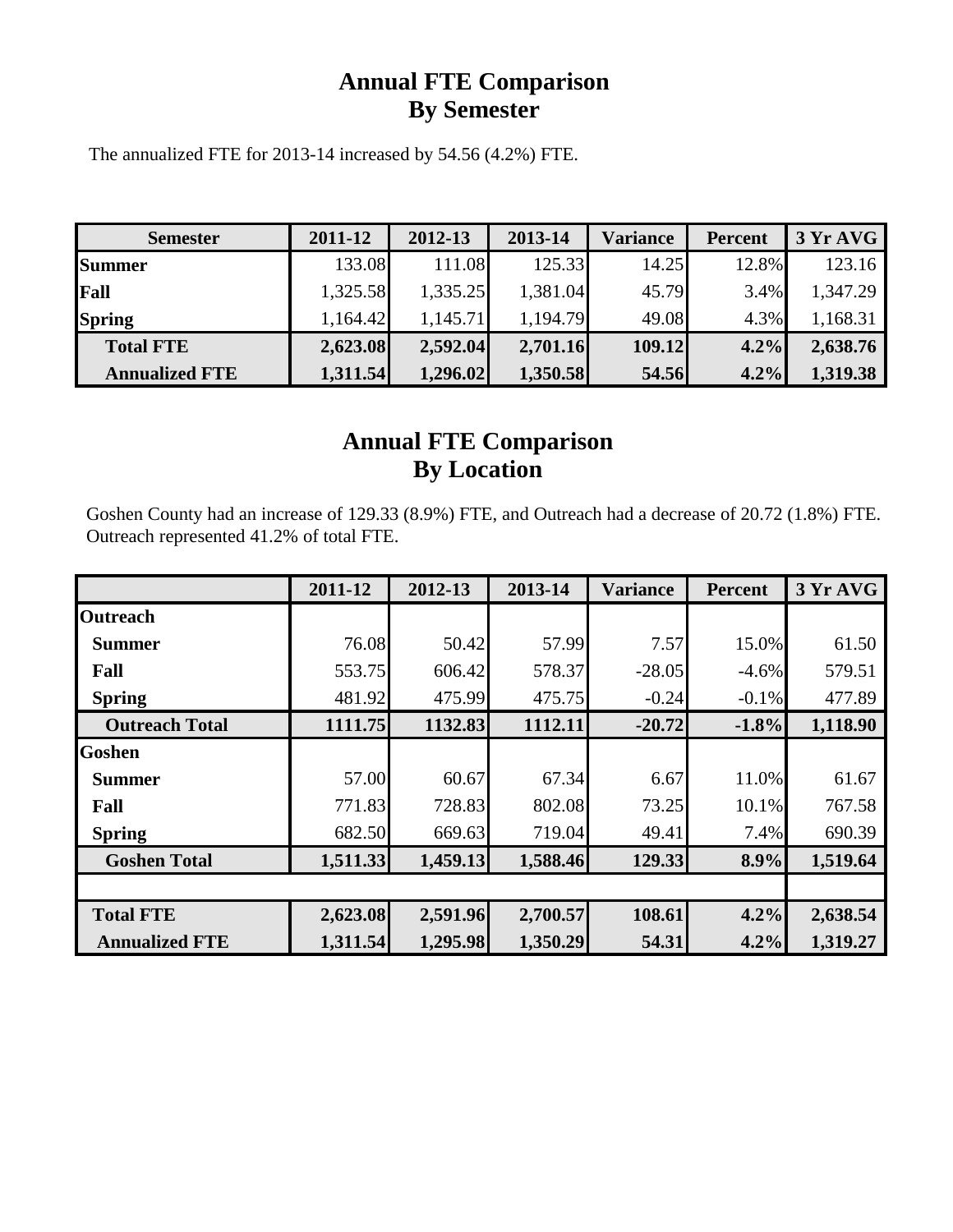

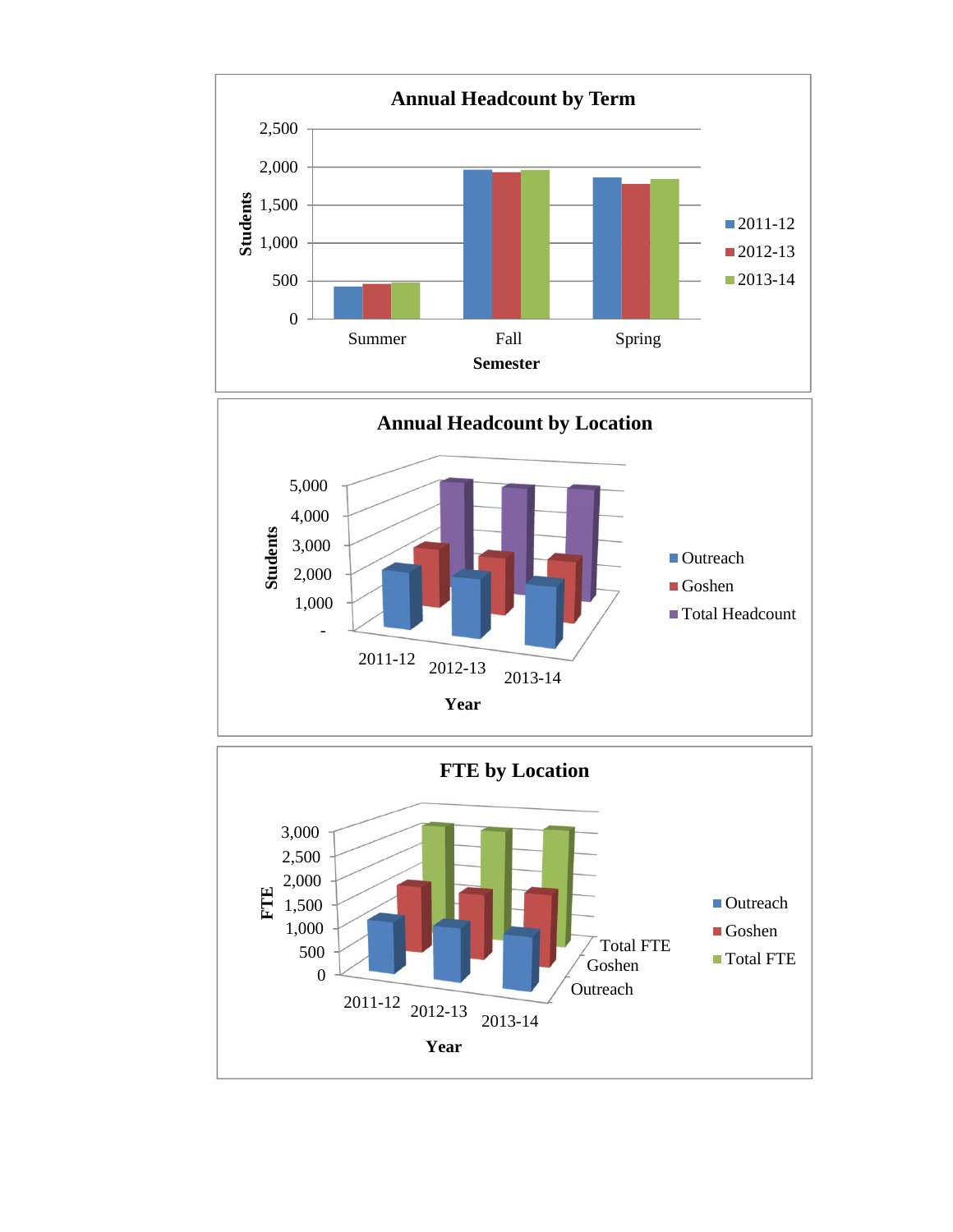## **Concurrent Enrollment Annual FTE Comparison By Year**

The annualized FTE for 2013-14 increased by 40.18 (12.1%) FTE. Concurrent Enrollment represents 27.5% of the total FTE for the college.

| Year                  |  |                        |       |          | 2011-12 2012-13 2013-14 Variance Percent 3 Yr AVG |
|-----------------------|--|------------------------|-------|----------|---------------------------------------------------|
| <b>Total FTE</b>      |  | 558.67 662.667 743.025 | 80.36 | 12.1%    | 654.79                                            |
| <b>Annualized FTE</b> |  | 279.34 331.33 371.51   | 40.18 | $12.1\%$ | 327.39                                            |

## **Concurrent Enrollment Annual Headcount Comparison**

The annual unduplicated headcount for 2013-14 increased by 152 students (19.1%) Duplicated headcount increased 422 (14.65%)

| lear                        |       |        |      |      |           | 2011-12   2012-13   2013-14   Variance   Percent   3 Yr AVG |
|-----------------------------|-------|--------|------|------|-----------|-------------------------------------------------------------|
| Unduplicated Headcour       | 678   | 7961   | 9481 | 1521 | $19.10\%$ | 807.33                                                      |
| <b>Duplicated Headcount</b> | 2,357 | 2.8811 |      |      | $14.65\%$ | 2847.00                                                     |

### **Concurrent Enrollment Annual Sections Comparison**

The annual section count for 2013-14 increased by 26 sections for a 7.85% increase.

| ear)                  |  |    |       | 2011-12   2012-13   2013-14   Variance   Percent   3 Yr AVG |
|-----------------------|--|----|-------|-------------------------------------------------------------|
| <b>Total Sections</b> |  | 26 | 7.85% |                                                             |